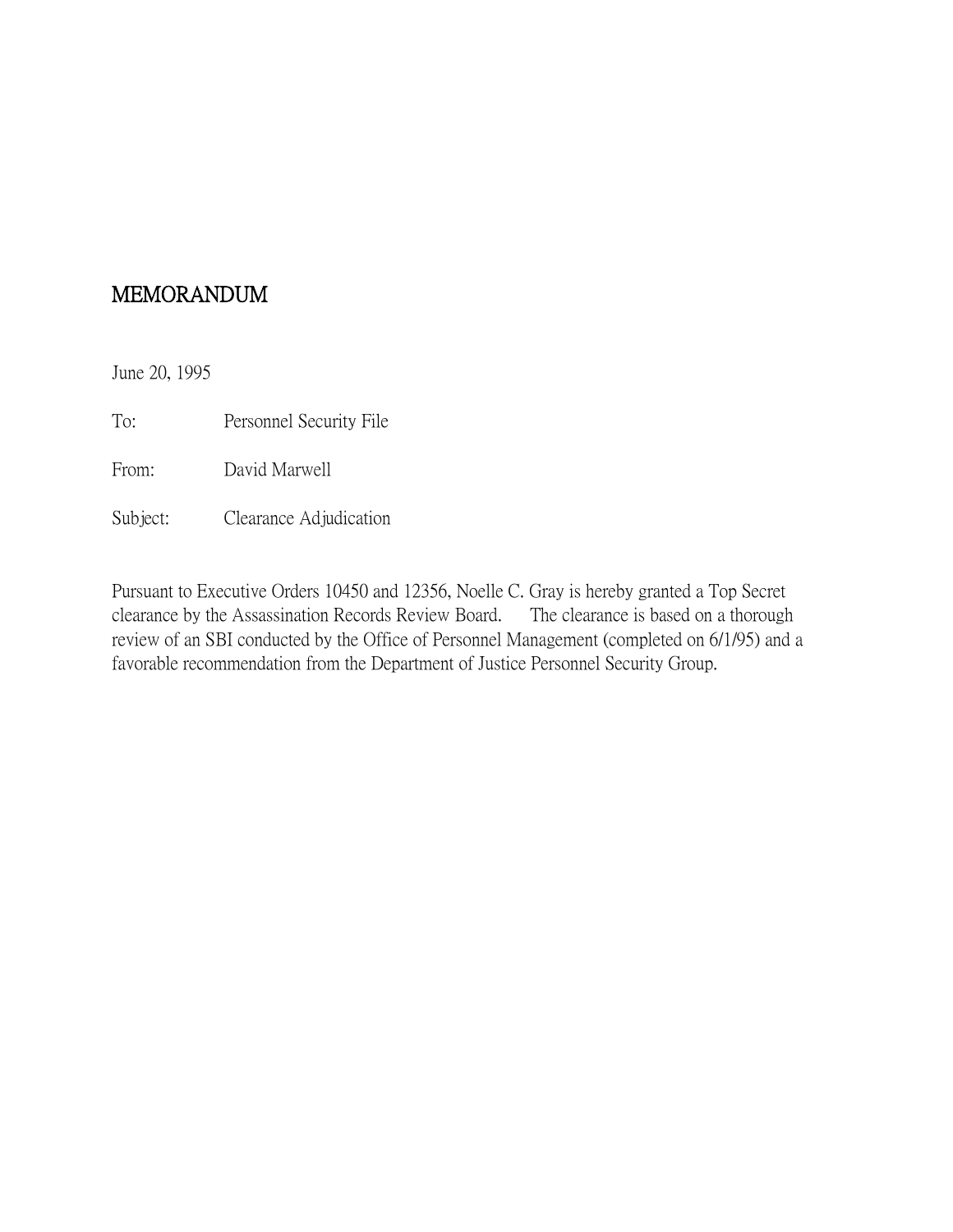April 6, 1995

To: Personnel Security File

From: David Marwell

Subject: Clearance Adjudication

Pursuant to Executive Orders 10450 and 12356, Philip D. Golrick is hereby granted a Top Secret clearance by the Assassination Records Review Board. The clearance is based on a thorough review of an SBI conducted by the Office of Personnel Management (completed on 2/14/95) and a favorable recommendation from the Department of Justice Personnel Security Group.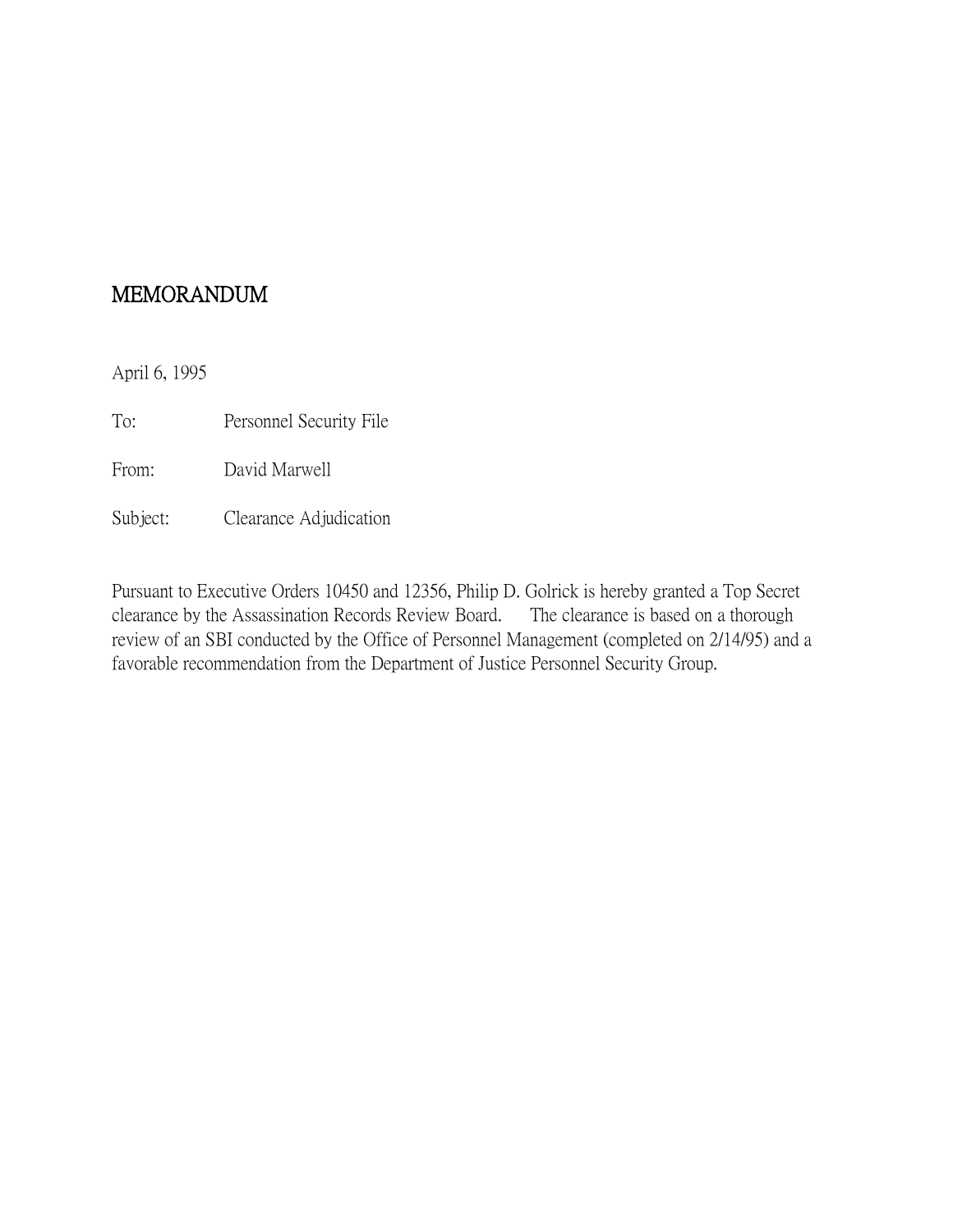April 6, 1995

To: Personnel Security File

From: David Marwell

Subject: Clearance Adjudication

Pursuant to Executive Orders 10450 and 12356, Mary S. McAuliffe is hereby granted a Top Secret clearance by the Assassination Records Review Board. The clearance is based on a thorough review of an SBI conducted by the Office of Personnel Management (completed on 3/20/95) and a favorable recommendation from the Department of Justice Personnel Security Group.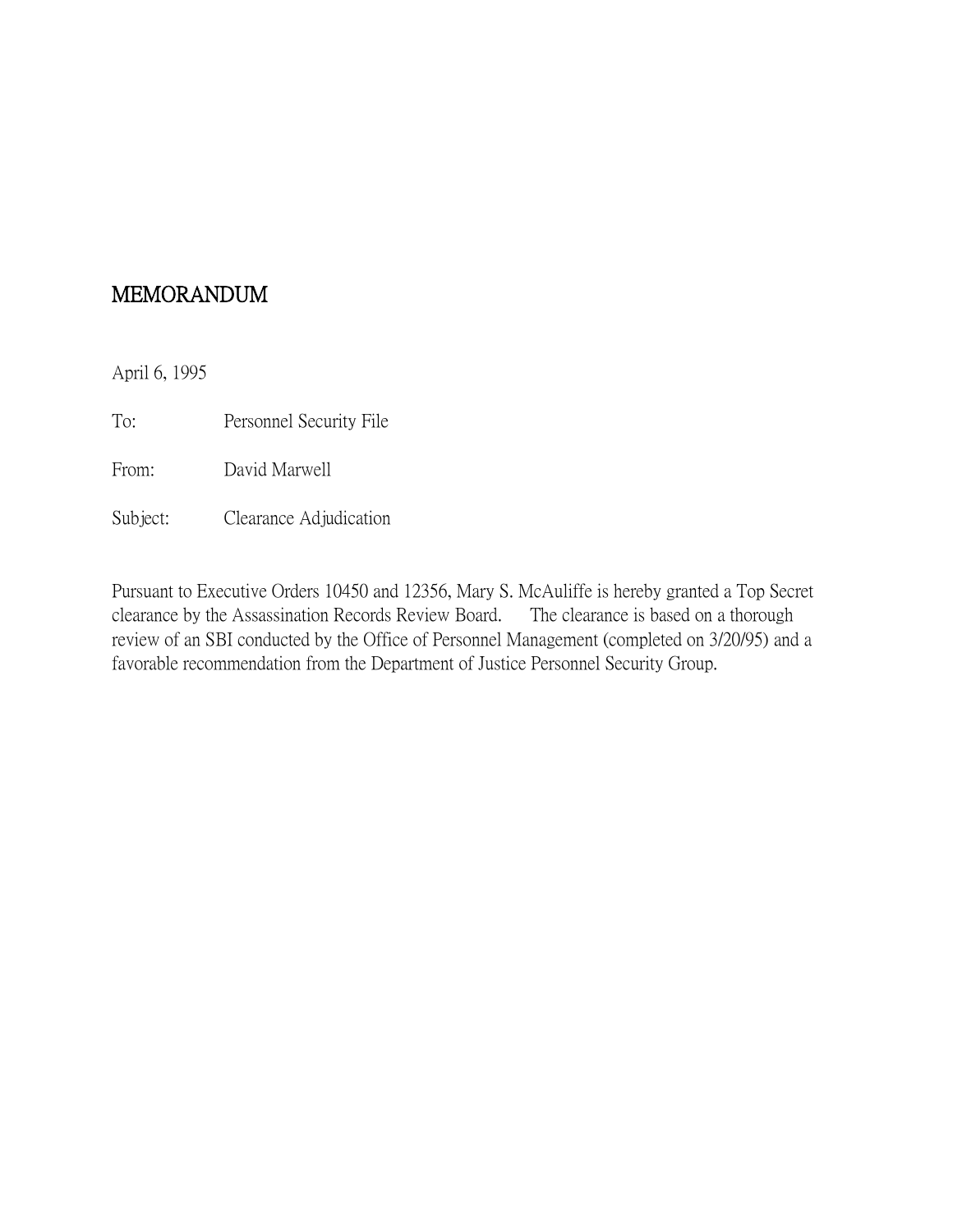June 20, 1995

To: Personnel Security File

From: David Marwell

Subject: Clearance Adjudication

Pursuant to Executive Orders 10450 and 12356, Dennis J. Quinn is hereby granted a Top Secret clearance by the Assassination Records Review Board. The clearance is based on a thorough review of an SBI conducted by the Office of Personnel Management (completed on 5/8/95) and a favorable recommendation from the Department of Justice Personnel Security Group.